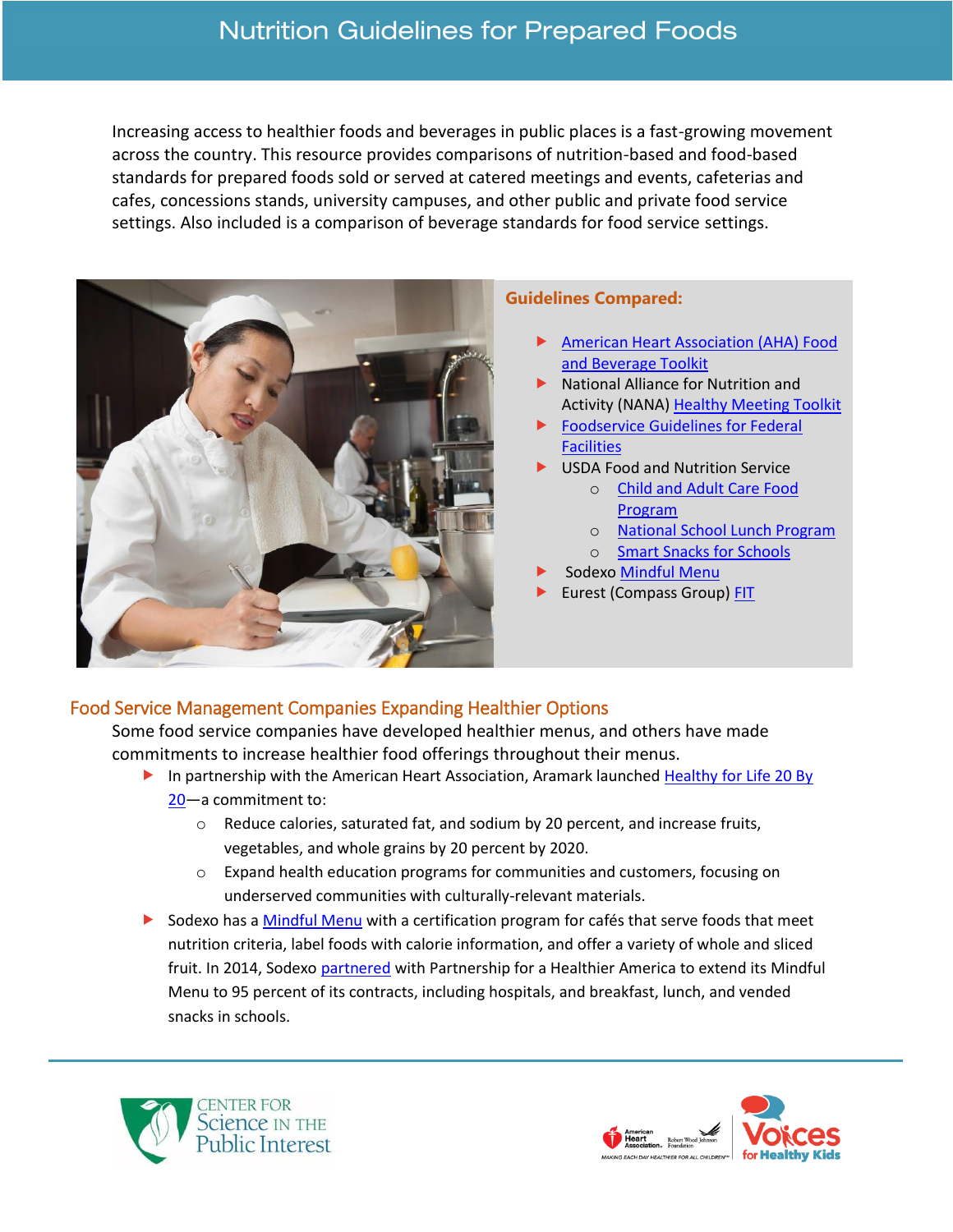- Compass Group manages several food service management brands, including Eurest, which has a [FIT menu,](http://balanceittakesyou.com/pages/content.aspx?ItemID=43) and Bon Appetit, which features [In Balance](http://www.bamco.com/cooking/nutrition/) items in its cafes. These options feature vegetables, fruit, whole grains and legumes, healthier fats, reduced sugar, sodium, and no trans fat, and lean and plant-based proteins. Morrison Healthcare has mad[e Wellness Commitments,](http://www.morrisonhealthcare.com/wp-content/uploads/2016/02/16-296.-Wellness-Commitments_R5.pdf) including offering more lower-sodium options featuring whole grains, fruit, and vegetables for patient meals and more than half of the offerings in cafés. In addition, the commitments include increasing healthier beverages while reducing sugary drinks, promoting healthier options, featuring healthier options at checkout, and labeling items with calorie information.
- Sysco's [eNutrition](http://www.sysco.com/customer-solutions/enutrition-info.html) tool provides nutrient information and analysis for menu items.

### Tips for Implementing Nutrition Standards in a Food Service Setting

Whether running a self-operated food service system or contracting with a food service provider, there are ways to successfully offer healthier prepared foods with budget and convenience in mind.

- From menu planning to staff training[, Tips for Managing Food Service Costs](https://cspinet.org/sites/default/files/attachment/tips%20food%20service.pdf) includes many suggestions for shifting to healthier menus while staying in line with budget constraints.
- The American Heart Association's [Food and Beverage Toolkit](http://www.heart.org/idc/groups/heart-public/@wcm/@fc/documents/downloadable/ucm_465693.pdf) and the National Alliance for Nutrition and Activity's [Healthy Meeting Toolkit](https://cspinet.org/sites/default/files/attachment/Final%20Healthy%20Meeting%20Toolkit.pdf) provide recommendations for planning menus, including sample menus, and working with caterers so workplaces can support healthy employees.



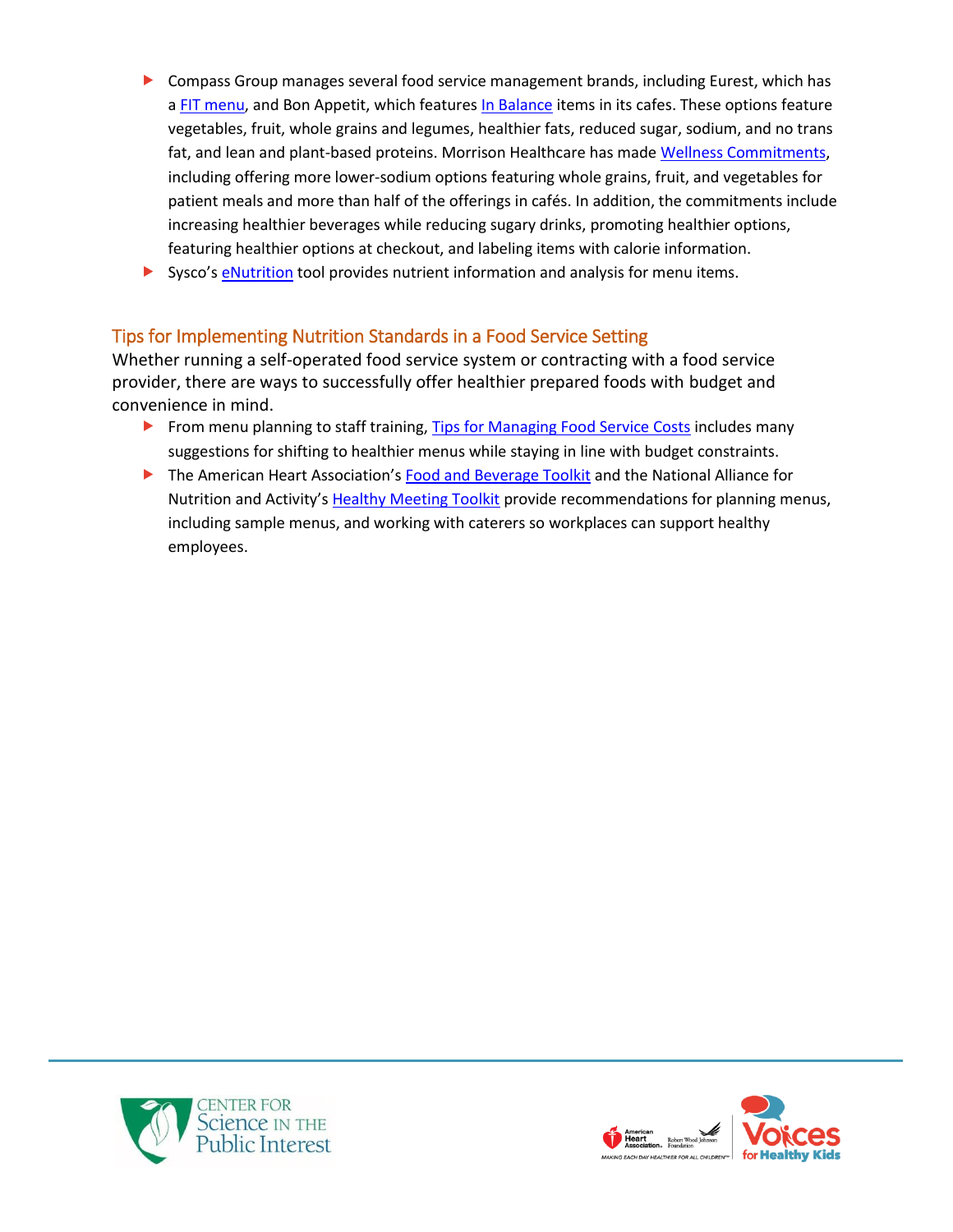|                                        | <b>American Heart Association</b>                                                                                                                                                                                                                                                                                                                                                                                                                                                                                                                                        | <b>NANA Healthy Meeting</b><br><b>Toolkit</b>                                                                                          | <b>Food Service Guidelines for</b><br><b>Federal Facilities</b>                                                                                                                                                                                                                 |
|----------------------------------------|--------------------------------------------------------------------------------------------------------------------------------------------------------------------------------------------------------------------------------------------------------------------------------------------------------------------------------------------------------------------------------------------------------------------------------------------------------------------------------------------------------------------------------------------------------------------------|----------------------------------------------------------------------------------------------------------------------------------------|---------------------------------------------------------------------------------------------------------------------------------------------------------------------------------------------------------------------------------------------------------------------------------|
| <b>Calories</b>                        | $\leq$ 700 calories per meal <sup>1</sup>                                                                                                                                                                                                                                                                                                                                                                                                                                                                                                                                | $\leq$ 700 calories per meal                                                                                                           | When desserts are available, offer<br>25% of desserts containing <200<br>cal as served                                                                                                                                                                                          |
| <b>Total Fat</b>                       | No Standard                                                                                                                                                                                                                                                                                                                                                                                                                                                                                                                                                              | No Standard                                                                                                                            | No Standard                                                                                                                                                                                                                                                                     |
| <b>Saturated</b><br>Fat                | $\leq$ 5 g per meal                                                                                                                                                                                                                                                                                                                                                                                                                                                                                                                                                      | <10% of calories from<br>saturated fat                                                                                                 | No Standard                                                                                                                                                                                                                                                                     |
| <b>Trans Fat</b>                       | $\leq$ 0.5 g trans fat and no partially<br>hydrogenated oils per meal                                                                                                                                                                                                                                                                                                                                                                                                                                                                                                    | No artificial trans fat                                                                                                                | All foods do not include partially<br>hydrogenated oils                                                                                                                                                                                                                         |
| <b>Cholesterol</b>                     | $\leq$ 105 mg per meal                                                                                                                                                                                                                                                                                                                                                                                                                                                                                                                                                   | No Standard                                                                                                                            | No Standard                                                                                                                                                                                                                                                                     |
| <b>Sodium</b>                          | $\leq$ 800 mg (preferably $\leq$ 535<br>mg) <sup>2</sup> per meal                                                                                                                                                                                                                                                                                                                                                                                                                                                                                                        | $\leq$ 770 mg per meal                                                                                                                 | Meals: $\leq$ 800mg<br>Entrees <600mg<br>Side Items <230mg                                                                                                                                                                                                                      |
| <b>Sugars</b>                          | No Standard                                                                                                                                                                                                                                                                                                                                                                                                                                                                                                                                                              | $\leq$ 35% of calories from sugars                                                                                                     | No Standard                                                                                                                                                                                                                                                                     |
| <b>Fruits and</b><br><b>Vegetables</b> | At least 2 servings (1-1.5 cups)<br>of vegetables and/or fruits per<br>meal<br>Offer at least one fruit and/or<br>vegetable serving every time<br>food is served. Aim for filling<br>half the plate with vegetables<br>and fruits<br>Fruit can be served as a side or<br>for dessert<br>Vegetables should be prepared<br>and served without butter, but<br>can use herbs, spices, salt-free<br>seasonings, healthier oils and<br>should be grilled, marinated,<br>roasted, steamed, stir-fried or<br>sautéed in broth or a small<br>amount of healthier oil <sup>3</sup> | Offer fruits and/or vegetables<br>every time food is served<br>Meals should have at least 1<br>1/2 cups of vegetables and/or<br>fruits | Offer a variety of at least 3 fresh,<br>canned, frozen, or dried fruit<br>options daily, with no added<br>sugars<br>Offer a variety of at least 3 fresh,<br>frozen, or canned vegetable<br>(non-fried cooked or raw)<br>options daily<br>Offer seasonal fruit and<br>vegetables |

## **Public Health Guidelines for Prepared Foods**

 $1$  A meal is a combination of foods and beverages intended for breakfast, lunch, or dinner. It includes two or more items from recommended food groups served in combination. At least one item should be a fruit or vegetable. <sup>2</sup> Foods should be prepared with minimal salt.

<sup>3</sup> Healthier oils include canola, corn, olive, peanut, safflower, sesame, soybean, and sunflower. Canola, corn, and safflower contain the least saturated fat.



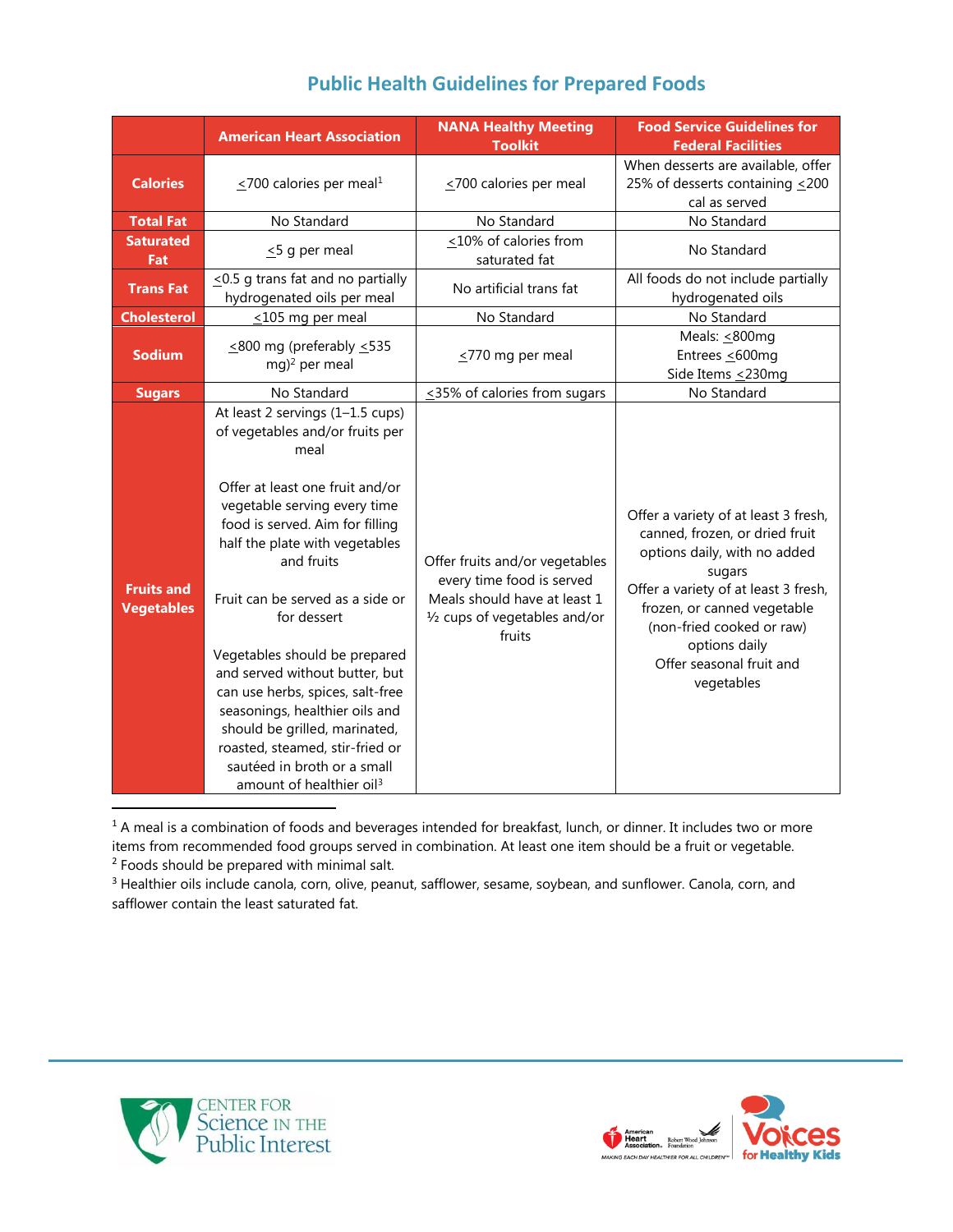|                                | <b>American Heart Association</b>                                                                                                                                                                                                                                                                                                                                                                                                                                                                                                                                                                                            | <b>NANA Healthy Meeting</b><br><b>Toolkit</b>                                                                                                                                                                                                                                                            | <b>Food Service Guidelines for</b><br><b>Federal Facilities</b>                                                                                                                                                                                                                                                                                                                                                                                                             |
|--------------------------------|------------------------------------------------------------------------------------------------------------------------------------------------------------------------------------------------------------------------------------------------------------------------------------------------------------------------------------------------------------------------------------------------------------------------------------------------------------------------------------------------------------------------------------------------------------------------------------------------------------------------------|----------------------------------------------------------------------------------------------------------------------------------------------------------------------------------------------------------------------------------------------------------------------------------------------------------|-----------------------------------------------------------------------------------------------------------------------------------------------------------------------------------------------------------------------------------------------------------------------------------------------------------------------------------------------------------------------------------------------------------------------------------------------------------------------------|
| <b>Grains</b>                  | If served, cereals, breads,<br>pastas and other grain<br>products should be whole<br>grain                                                                                                                                                                                                                                                                                                                                                                                                                                                                                                                                   | Standard: Choose whole<br>grains whenever possible<br>(100% whole grain or whole<br>grain as the first ingredient)<br>Superior: All grains must be<br>whole grain-rich (51% or<br>more whole grains by weight<br>or whole grain as the first<br>ingredient)                                              | Standard: Offer half of total<br>grains as "whole grain-rich"<br>products daily<br>Innovative: Offer a "whole grain-<br>rich" product as the first default<br>choice                                                                                                                                                                                                                                                                                                        |
| <b>Dairy</b>                   | Milk, cheese, cottage cheese<br>and sour cream should be fat-<br>free and low-fat<br>Yogurt should contain no more<br>than 20g total sugar per 6 oz.<br>serving<br>Limit cheese and (when<br>served), serve in small<br>quantities                                                                                                                                                                                                                                                                                                                                                                                           | If serving yogurt, choose<br>low-fat yogurt with less than<br>30 g sugar/8 oz.<br>Limit cheese and butter                                                                                                                                                                                                | Standard: Offer a variety of low-<br>fat dairy products (or dairy<br>alternatives) daily, such as milk,<br>yogurt, cheese, and fortified soy<br>beverages<br>Innovative: When yogurt is<br>available, offer at least one low-<br>fat plain yogurt                                                                                                                                                                                                                           |
| <b>Protein</b><br><b>Foods</b> | If meat is served, a portion<br>ideally should be 3 oz. and $\leq 6$<br>OZ.<br>Healthier cooking methods for<br>meat, poultry, and seafood<br>include: baked, broiled, braised,<br>grilled, poached, roasted, stir-<br>fried or sautéed in broth or<br>with a small amount of<br>healthier oil<br>Choose leaner meats, such as<br>beef and pork loin, round, and<br>beef graded choice and select.<br>Fat should be trimmed<br>Choose skinless chicken and<br>turkey and choose lean ground<br>turkey or chicken<br>Choose oilier fishes, like bass,<br>herring, mackerel, pompano,<br>salmon, swordfish, trout, and<br>tuna | Standard: Make the majority<br>of the meat options poultry,<br>fish, shellfish, or lean<br>(unprocessed) meat. Provide<br>a vegetarian option<br>Superior: Serve only poultry,<br>fish, shellfish, or on occasion<br>lean (unprocessed) meat<br>options; seek alternatives to<br>processed and red meats | Standard: Offer a variety of non-<br>fried protein foods, such as<br>seafood, lean meats, and poultry,<br>eggs, legumes (beans and peas),<br>nuts, seeds, and soy products<br>daily<br>Offer protein foods from plants,<br>such as legumes, nuts, seeds, and<br>soy products, at least three times<br>per week<br>Offer seafood at least two times<br>a week<br>Innovative: Offer protein foods<br>from plants, such as legumes,<br>nuts, seeds, and soy products,<br>daily |



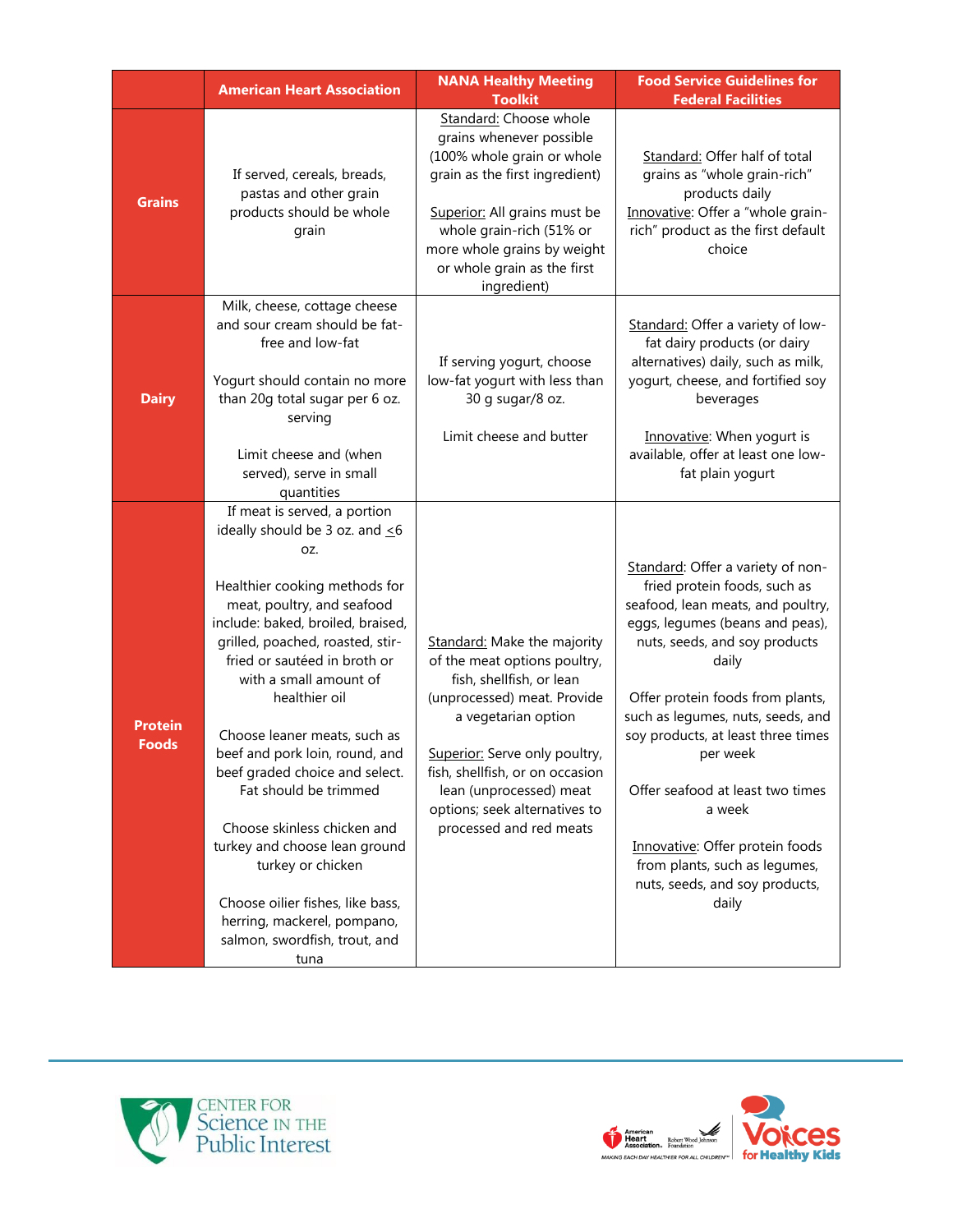|              | <b>American Heart Association</b>                                                                                                                                                                                                                                                                                                                                                                                                                                                                                                                                                                                                                                                                   | <b>NANA Healthy Meeting</b>                                                                                                                                                                                                                                                                                                                                                                                                                                                                                                                                                                 | <b>Food Service Guidelines for</b>                                                                                                                                                                                                                                                                 |
|--------------|-----------------------------------------------------------------------------------------------------------------------------------------------------------------------------------------------------------------------------------------------------------------------------------------------------------------------------------------------------------------------------------------------------------------------------------------------------------------------------------------------------------------------------------------------------------------------------------------------------------------------------------------------------------------------------------------------------|---------------------------------------------------------------------------------------------------------------------------------------------------------------------------------------------------------------------------------------------------------------------------------------------------------------------------------------------------------------------------------------------------------------------------------------------------------------------------------------------------------------------------------------------------------------------------------------------|----------------------------------------------------------------------------------------------------------------------------------------------------------------------------------------------------------------------------------------------------------------------------------------------------|
|              |                                                                                                                                                                                                                                                                                                                                                                                                                                                                                                                                                                                                                                                                                                     | <b>Toolkit</b>                                                                                                                                                                                                                                                                                                                                                                                                                                                                                                                                                                              | <b>Federal Facilities</b>                                                                                                                                                                                                                                                                          |
| <b>Avoid</b> | • High-sugar breakfast cereals<br>• Bakery items, biscuits, corn<br>bread, croissants, Danishes,<br>muffins, pastries, etc.<br>• High-sodium, high-fat meats<br>such as bacon, sausage or ham<br>• Heavy, high-fat sauces or<br>salad dressings such as<br>Bordelaise, Hollandaise,<br>Alfredo, cheese sauce, sour<br>cream sauce<br>• Butter<br>• Fried foods<br>• Regular chips<br>• Dishes with cheese as a key<br>ingredient, such as au gratin<br>potatoes, cheese soufflé or<br>macaroni and cheese<br>• Cookies and desserts<br>• High-sodium condiments<br>(serve on the side or in<br>individual packets)<br>•High-sodium salad toppings,<br>such as bacon, croutons, olives<br>and capers | <b>Standard:</b> Avoid fried foods<br>Do not place candy or candy<br>bowls in the meeting space<br>Superior: Do not serve fried<br>foods<br>Replace all desserts and<br>pastries with fruit or other<br>healthful foods                                                                                                                                                                                                                                                                                                                                                                     | Limit deep-fried entrée options<br>to no more than one choice per<br>day                                                                                                                                                                                                                           |
| <b>Other</b> | Provide reasonable (not large)<br>portions of foods and<br>beverages. Cut large portions<br>in halves or quarters when<br>possible (e.g., bagels,<br>sandwiches)<br>When serving meals buffet-<br>style, use smaller plates, which<br>requires attendees to get up<br>from the table and move<br>around more often<br>Ensure healthier options are<br>attractively presented, well-lit<br>and appealing in name and<br>appearance. On buffets, place<br>healthier options in prominent<br>positions at the start of the<br>line, where they are more likely<br>to be seen and chosen                                                                                                                | Offer reasonable portion<br>sizes<br>In buffet lines or self-service,<br>support sensible portions by<br>offering reasonably-sized<br>entrees and appropriately-<br>sized serving utensils and<br>plates<br>Serve healthier condiments<br>and dressings and offer them<br>on the side<br>For special occasions and<br>dinner, cut desserts in half or<br>serve small portions. For<br>lunches, breaks, or regular<br>meetings serve fruit as<br>dessert<br>Whenever possible, offer<br>foods and prepared a<br>healthier way (grilled, baked,<br>poached, roasted, braised, or<br>broiled). | Provide calorie and nutrition<br>information of standard menu<br>items as required by the Food<br>and Drug Administration (FDA) in<br>Menu Labeling Final Rule: Food<br>Labelling; Nutrition Labeling of<br>Standard Menu Items in<br>Restaurants and Similar Retail<br><b>Food Establishments</b> |



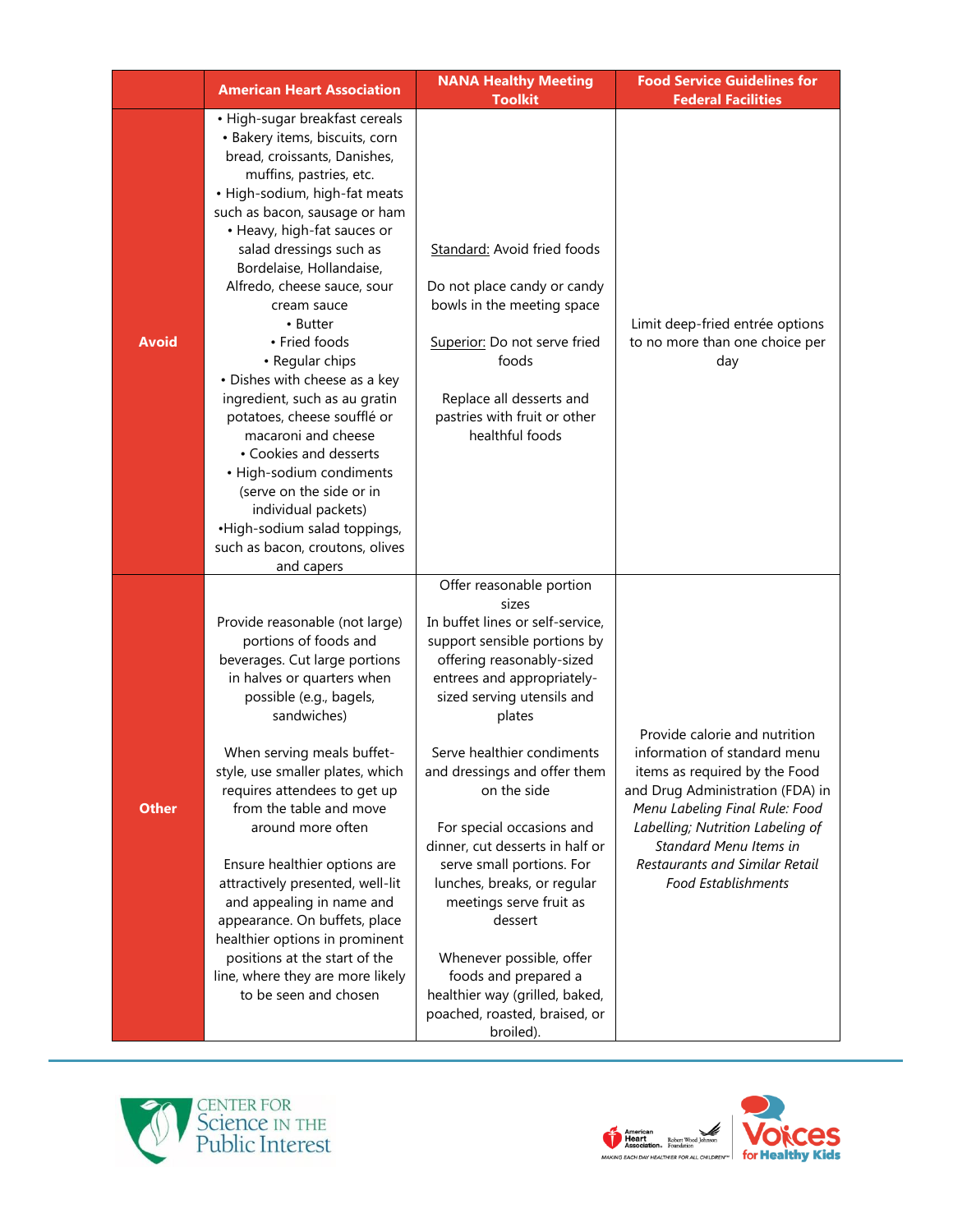|                             |                                  | Fruits <sup>1</sup>     | Vegetables <sup>2</sup>                                        | Grains <sup>3</sup>                                                                                                                                                                                                                                           | <b>Dairy</b>                                                                                                                                                                                                                                                                                                                             | <b>Protein Foods4</b>                                                                                                                                                                                                                                                                                                                                                                                     |
|-----------------------------|----------------------------------|-------------------------|----------------------------------------------------------------|---------------------------------------------------------------------------------------------------------------------------------------------------------------------------------------------------------------------------------------------------------------|------------------------------------------------------------------------------------------------------------------------------------------------------------------------------------------------------------------------------------------------------------------------------------------------------------------------------------------|-----------------------------------------------------------------------------------------------------------------------------------------------------------------------------------------------------------------------------------------------------------------------------------------------------------------------------------------------------------------------------------------------------------|
| Food Program                | <b>Adult Breakfast</b>           |                         | Must contain 1/2 cup fruit,<br>vegetables, or portions of both | Offer one of the following:<br>• Whole grain-rich or enriched bread (2 slices)<br>• Whole grain-rich or enriched bread product<br>(2 servings)<br>· Whole grain-rich, enriched or fortified<br>cooked breakfast cereal, cereal grain, and/or<br>pasta (1 cup) | 8 fluid ounces of low-fat<br>(unflavored) or nonfat (unflavored<br>or flavored) milk<br>Yogurt (6 oz. or 3/4 cup) that is<br>flavored or unflavored with or                                                                                                                                                                              | No Standard                                                                                                                                                                                                                                                                                                                                                                                               |
|                             |                                  |                         |                                                                | • Whole grain-rich, enriched, or fortified ready-<br>to-eat breakfast cereal in flakes or rounds (2<br>cups), puffed cereal (2 1/2 cups), or granola (1/2<br>cup)                                                                                             | without sweetener may be used in<br>place of milk once per day as long<br>as yogurt is not served as a meat<br>substitute in the same meal                                                                                                                                                                                               |                                                                                                                                                                                                                                                                                                                                                                                                           |
| <b>Child and Adult Care</b> | and Supper<br><b>Adult Lunch</b> | $\frac{1}{2}$ cup fruit | $\frac{1}{2}$ cup<br>vegetables                                | Offer one of the following:<br>• Whole grain-rich or enriched bread (2 slices)<br>• Whole grain-rich or enriched bread product<br>(2 servings)<br>· Whole grain-rich, enriched or fortified<br>cooked breakfast cereal, cereal grain, and/or<br>pasta (1 cup) | 8 fluid ounces of low-fat<br>(unflavored) or nonfat (unflavored<br>or flavored) milk (optional for<br>adult supper)<br>Yogurt (6 oz. or 3/4 cup) that is<br>flavored or unflavored with or<br>without sweetener may be used in<br>place of milk once per day as long<br>as yogurt is not served as a meat<br>substitute in the same meal | • Lean meat, poultry or fish (2 oz.)<br>• Tofu, soy product, or alternate<br>protein product (2 oz.)<br>• Cheese (2 oz.)<br>• Large Egg (1)<br>• Cooked dry beans or peas (1/2<br>cup)<br>• Nut or seed butter, including<br>peanut or soy (4 Tbsp.)<br>• Yogurt that is flavored or<br>unflavored with or without<br>sweetener (8 oz. or 1 cup) but must<br>contain no more than 23 g sugar per<br>6 oz. |

## **USDA: Child and Adult Care Food Program Requirements for Reimbursable Meals**

<sup>4</sup> Alternate proteins must meet requirements in [Appendix A to Part 226.](https://www.ecfr.gov/cgi-bin/text-idx?SID=9c3a6681dbf6aada3632967c4bfeb030&mc=true&node=pt7.4.226&rgn=div5#ap7.4.226_127.a)





<sup>1</sup> Pasteurized full-strength juice may only be used to meet the vegetable or fruit requirement at one meal, including snack, per day.

<sup>&</sup>lt;sup>2</sup> A vegetable may be used to meet the entire fruit requirement. When two vegetables are served at lunch or supper, two different kinds of vegetables must be served.

<sup>&</sup>lt;sup>3</sup> At least one serving per day, across all eating occasions, must be whole-grain rich. Grain-based desserts do not count towards the grain requirement. Breakfast cereals must contain no more than 6 grams of sugar per dry ounce (no more than 21.2 grams sucrose and other sugars per 100 grams of dry cereal). Beginning October 1, 2019, the minimum serving size specified in this section for ready-to-eat breakfast cereals must be served. Until October 1, 2019, the minimum serving size for any type of ready-toeat breakfast cereals is 1 1/2 cups for adults, and 3/4 cup for children ages 6-12. Meat and meat alternates may be used to meet the entire grains requirement a maximum of three times a week. One ounce of meat and meat alternates is equal to one-ounce equivalent of grains.

Beginning October 1, 2019, ounce equivalents are used to determine the quantity of creditable grains.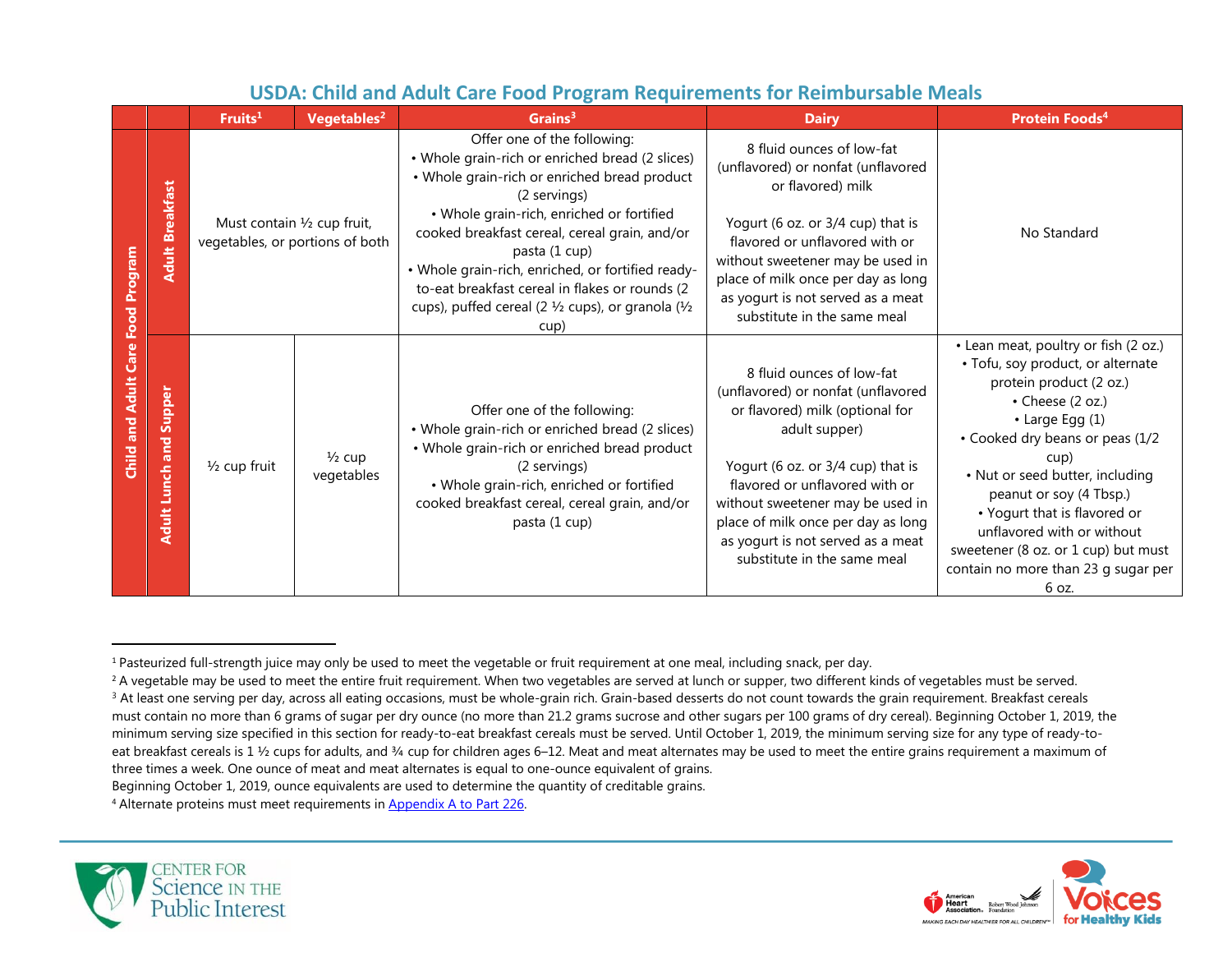|                                          |                                                                    | Fruits <sup>1</sup>                                                                                                          | Vegetables <sup>2</sup> | Grains <sup>3</sup>                                                                                                                                                                                                                                                                                                                                                                                                                                    | <b>Dairy</b>                                                                         | <b>Protein Foods<sup>4</sup></b>                                                                                                                                                                                                                                                                                                                                                                                        |
|------------------------------------------|--------------------------------------------------------------------|------------------------------------------------------------------------------------------------------------------------------|-------------------------|--------------------------------------------------------------------------------------------------------------------------------------------------------------------------------------------------------------------------------------------------------------------------------------------------------------------------------------------------------------------------------------------------------------------------------------------------------|--------------------------------------------------------------------------------------|-------------------------------------------------------------------------------------------------------------------------------------------------------------------------------------------------------------------------------------------------------------------------------------------------------------------------------------------------------------------------------------------------------------------------|
| <b>Child and Adult Care Food Program</b> | <b>Adult Snack<sup>5</sup></b>                                     | $\frac{1}{2}$ cup<br>$\frac{1}{2}$ cup fruit<br>vegetables<br>Must contain 1/2 cup fruit,<br>vegetables, or portions of both |                         | Offer one of the following:<br>• Whole grain-rich or enriched bread (2 slices)<br>• Whole grain-rich or enriched bread product<br>(2 servings)<br>Whole grain-rich, enriched or fortified cooked<br>breakfast cereal, cereal grain, and/or pasta (1<br>cup)<br>• Whole grain-rich, enriched, or fortified ready-<br>to-eat breakfast cereal in flakes or rounds (2<br>cups), puffed cereal (2 1/2 cups), or granola<br>$(\frac{1}{2}cup)$              | 8 fluid ounces of low-fat<br>(unflavored) or nonfat (unflavored<br>or flavored) milk | • Lean meat, poultry or fish (1 oz.)<br>• Tofu, soy product, or alternate<br>protein product (1 oz.)<br>• Cheese (1 oz.)<br>• Large Egg $(\frac{1}{2})$<br>• Cooked dry beans or peas (1/4<br>cup)<br>• Nut or seed butter, including<br>peanut or soy (2 Tbsp.)<br>• Yogurt that is flavored or<br>unflavored with or without<br>sweetener (4 oz. or 1/2 cup) but must<br>contain no more than 23 g sugar per<br>6 oz. |
|                                          | <b>Breakfast<sup>6</sup></b><br>18)<br>۱Ò<br>(Ages<br><b>Child</b> |                                                                                                                              |                         | Offer one of the following:<br>• Whole grain-rich or enriched bread (1 slice)<br>• Whole grain-rich or enriched bread product<br>(1 serving)<br>• Whole grain-rich, enriched or fortified<br>cooked breakfast cereal, cereal grain, and/or<br>pasta (1/2 cup)<br>• Whole grain-rich, enriched, or fortified ready-<br>to-eat breakfast cereal in flakes or rounds (1<br>cup), puffed cereal (1 $\frac{1}{4}$ cups), or granola ( $\frac{1}{4}$<br>cup) | 8 fluid ounces of low-fat<br>(unflavored) or nonfat (unflavored<br>or flavored) milk | No Standard                                                                                                                                                                                                                                                                                                                                                                                                             |

<sup>6</sup> Larger portions may be served to young adults ages 13–18 to meet their nutritional needs.





<sup>&</sup>lt;sup>5</sup> Select two of the five components for a reimbursable snack.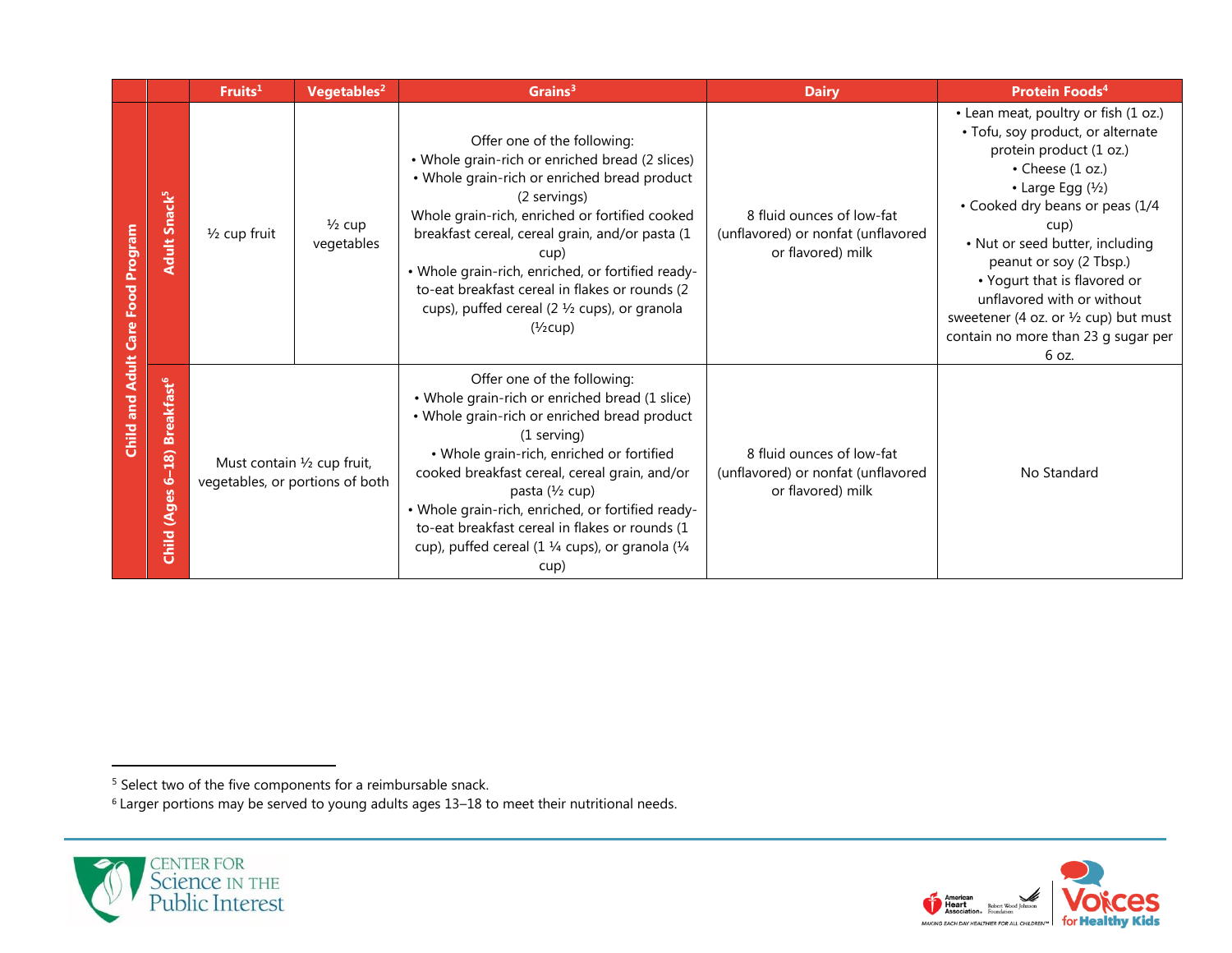|                                          |                                      | Fruits <sup>1</sup> | Vegetables <sup>2</sup>         | Grains <sup>3</sup>                                                                                                                                                                                                                                                                                                                                                                                                              | <b>Dairy</b>                                                                         | <b>Protein Foods4</b>                                                                                                                                                                                                                                                                                                                                                                                                                                |
|------------------------------------------|--------------------------------------|---------------------|---------------------------------|----------------------------------------------------------------------------------------------------------------------------------------------------------------------------------------------------------------------------------------------------------------------------------------------------------------------------------------------------------------------------------------------------------------------------------|--------------------------------------------------------------------------------------|------------------------------------------------------------------------------------------------------------------------------------------------------------------------------------------------------------------------------------------------------------------------------------------------------------------------------------------------------------------------------------------------------------------------------------------------------|
|                                          |                                      |                     |                                 |                                                                                                                                                                                                                                                                                                                                                                                                                                  |                                                                                      | Lean meat, poultry or fish (2 oz.)<br>Tofu, soy product, or alternate                                                                                                                                                                                                                                                                                                                                                                                |
| <b>Child and Adult Care Food Program</b> | Child (Ages 6-18) Lunch and Supper   | 1/4 cup fruit       | $\frac{1}{2}$ cup<br>vegetables | Offer one of the following:<br>•Whole grain-rich or enriched bread (1 slice)<br>.Whole grain-rich or enriched bread product<br>(1 serving)<br>.Whole grain-rich, enriched or fortified cooked<br>breakfast cereal, cereal grain, and/or pasta (1/2<br>cup)                                                                                                                                                                       | 8 fluid ounces of low-fat<br>(unflavored) or nonfat (unflavored<br>or flavored) milk | protein product (2 oz.)<br>Cheese (2 oz.)<br>Large Egg (1)<br>Cooked dry beans or peas $(1/2$ cup)<br>Nut or seed butter, including peanut<br>or soy (4 Tbsp.)<br>Yogurt that is flavored or unflavored<br>with or without sweetener (8 oz. or 1<br>cup) but must contain no more than                                                                                                                                                               |
|                                          | Child (Ages 6-18) Snack <sup>7</sup> | $\frac{3}{4}$ cup   | $3/4$ cup                       | Offer one of the following:<br>•Whole grain-rich or enriched bread (1 slice)<br>• Whole grain-rich or enriched bread product<br>(1 serving)<br>· Whole grain-rich, enriched or fortified<br>cooked breakfast cereal, cereal grain, and/or<br>pasta (1/2 cup)<br>• Whole grain-rich, enriched, or fortified ready-<br>to-eat breakfast cereal in flakes or rounds (1<br>cup), puffed cereal (1 1/4 cups), or granola (1/4<br>cup) | 8 fluid ounces of low-fat<br>(unflavored) or nonfat (unflavored<br>or flavored) milk | 23 g sugar per 6 oz.<br>• Lean meat, poultry or fish (1 oz.)<br>• Tofu, soy product, or alternate<br>protein product (1 oz.)<br>• Cheese (1 oz.)<br>$\cdot$ Large Egg ( $\frac{1}{2}$ )<br>• Cooked dry beans or peas (1/4 cup)<br>• Nut or seed butter, including<br>peanut or soy (2 Tbsp.)<br>• Yogurt that is flavored or<br>unflavored with or without<br>sweetener (4 oz. or 1/2 cup) but must<br>contain no more than 23 g sugar per<br>6 oz. |

 $7$  Two of the five components must be served for a reimbursable snack. Only one of the two components may be a beverage.



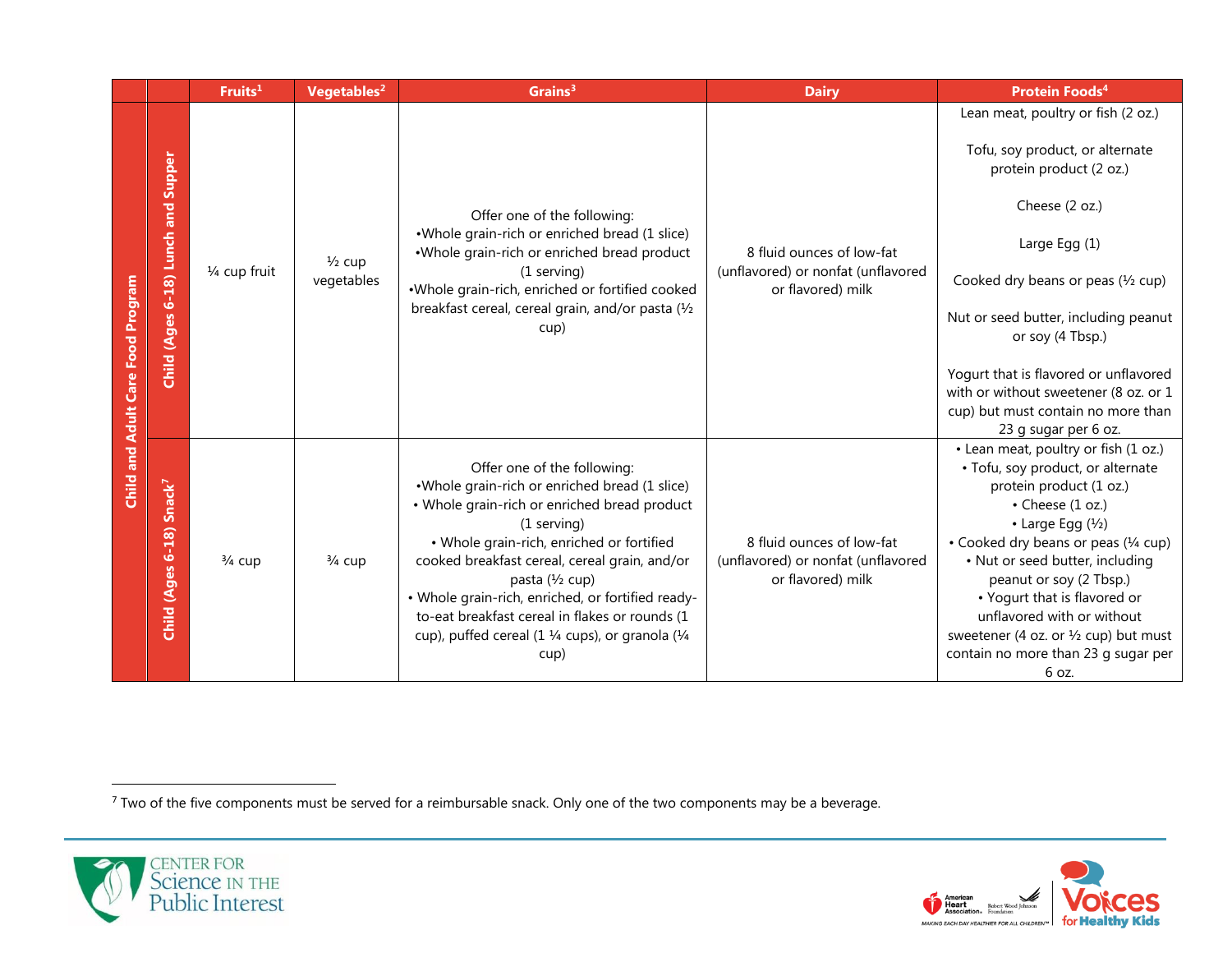|                                             | <b>Meal</b><br>and<br><b>Grade</b><br>level                         | <b>Fruits</b>                            | <b>Vegetables</b>                                                                                                                 | <b>Grains</b>                                                                           | <b>Dairy</b>                                                                                   | <b>Protein Foods</b>                                             | <b>Calories</b> | <b>Saturated</b><br>Fat | <b>Trans</b><br>Fat | <b>Sodium</b>    |
|---------------------------------------------|---------------------------------------------------------------------|------------------------------------------|-----------------------------------------------------------------------------------------------------------------------------------|-----------------------------------------------------------------------------------------|------------------------------------------------------------------------------------------------|------------------------------------------------------------------|-----------------|-------------------------|---------------------|------------------|
|                                             | Grades 6-8<br><b>Breakfast</b>                                      | 1 cup of<br>fruit per<br>day             | No Standard                                                                                                                       | 1 oz. equivalents<br>of whole grain-<br>rich items must be<br>served daily              | 1 cup unflavored<br>and flavored 1% or<br>fat-free milk, and<br>permitted milk<br>alternatives | No Standard                                                      | $400 -$<br>550  | $<$ 10% of<br>cal       | 0q                  | ~1470<br>mq      |
|                                             | <b>Breakfast</b><br>Grades 9-<br>12<br>1 cup of<br>fruit per<br>day |                                          | No Standard                                                                                                                       | 1 oz. equivalents<br>of whole grain-<br>rich items must be<br>served daily              | 1 cup unflavored<br>and flavored 1% or<br>fat-free milk, and<br>permitted milk<br>alternatives | No Standard                                                      | $450 -$<br>600  | $\leq 10\%$ of<br>cal   | 0q                  | $\leq 500$<br>mq |
| National School Breakfast and Lunch Program | $\infty$<br>Grades 6<br>Lunch                                       | $\frac{1}{2}$ cup<br>of fruit<br>per day | 3/4 cup of vegetables<br>per day<br>Weekly requirement<br>of dark green,<br>red/orange, starchy<br>vegetables, and<br>beans/peas. | 1 oz. equivalents<br>of whole grain-<br>rich items must be<br>served daily              | 1 cup unflavored<br>and flavored 1% or<br>fat-free milk, and<br>permitted milk<br>alternatives | 1 oz. of meat or<br>meat alternatives<br>must be served<br>daily | $600 -$<br>700  | <10% of<br>cal          | 0 <sub>q</sub>      | $\leq 710$<br>mg |
|                                             | Grades 9-12<br>Lunch                                                | 1 cup of<br>fruit per<br>day             | 1 cup of vegetables<br>per day<br>Weekly requirement<br>of dark green,<br>red/orange, starchy<br>vegetables, and<br>beans/peas.   | 2 oz. equivalents<br>of whole grain-<br>rich <sup>1</sup> items must<br>be served daily | 1 cup unflavored<br>and flavored 1% or<br>fat-free milk, and<br>permitted milk<br>alternatives | 2 oz. of meat or<br>meat alternatives<br>must be served<br>daily | $750 -$<br>850  | $<$ 10% of<br>cal       | 0 <sub>q</sub>      | ~1/2740<br>mg    |

# **USDA: National School Breakfast and Lunch Program Requirements for Reimbursable Meals**

<sup>1</sup> Some states may grant exemptions from the whole grain-rich requirement.



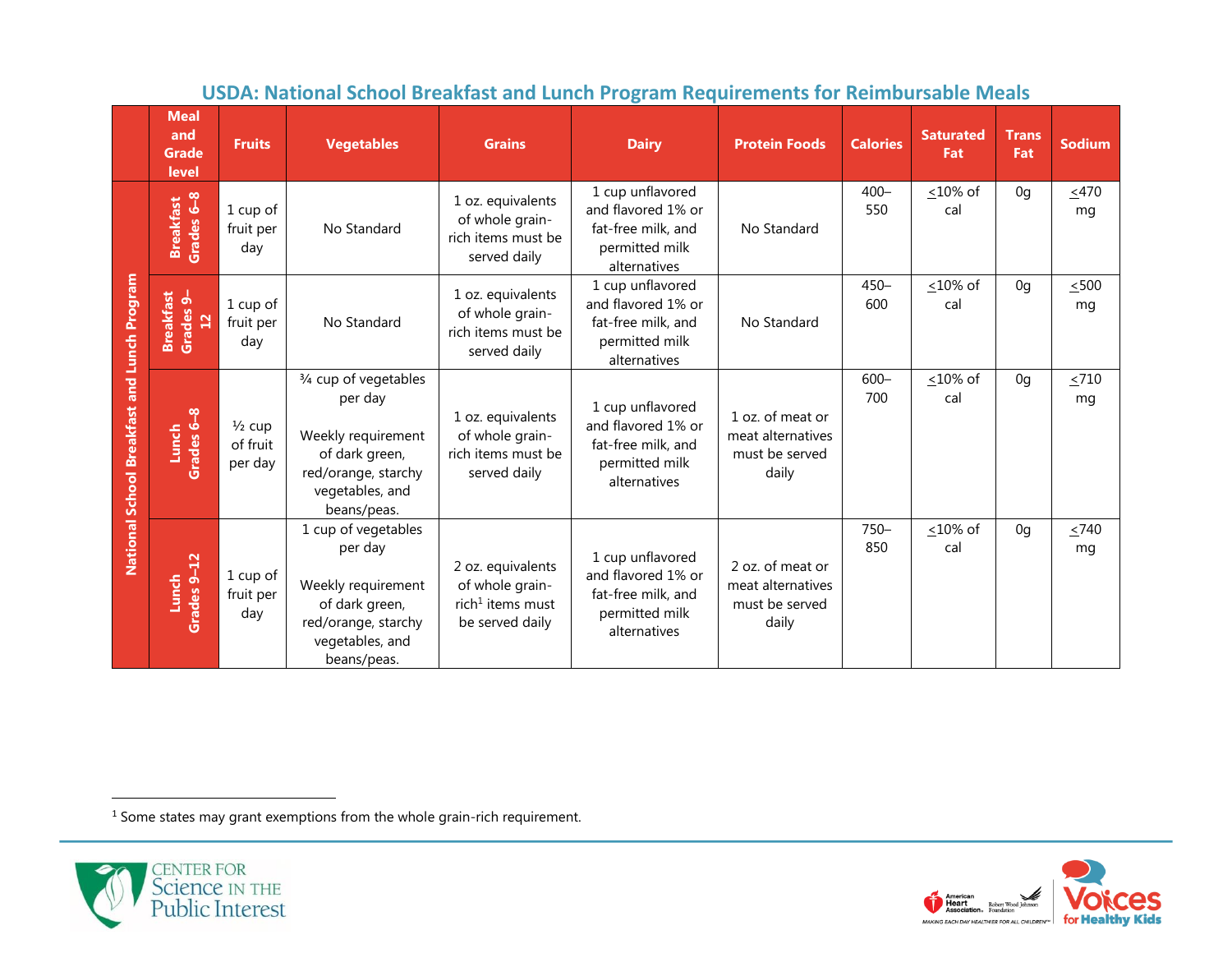## **Food Service Management Company Guidelines for Prepared Foods**

**Note that the AHA and CSPI do not endorse the following sets of standards; they are included for reference for those working with standards through a contract with a food service management company.**

|                               |                                       |                            |                       |                                                                                    | <b>Nutrient-Based Standards</b>           |                |                                                                               | Food-Based Standards <sup>1</sup> |                                 |                |                       |                  |       |
|-------------------------------|---------------------------------------|----------------------------|-----------------------|------------------------------------------------------------------------------------|-------------------------------------------|----------------|-------------------------------------------------------------------------------|-----------------------------------|---------------------------------|----------------|-----------------------|------------------|-------|
|                               | Meal                                  | Calories                   | <b>Total Fat</b>      | Saturated<br>Fat                                                                   | <b>Trans Fat</b>                          | Cholesterol    | Sodium                                                                        | Sugars                            | <b>Vegetables</b><br>Fruits and | Grains         | Dairy                 | Protein<br>Foods | Other |
|                               | <b>Full meal or</b><br>combo<br>plate | ~1600<br>calori<br>es      | $\leq$ 25g            | $\leq$ 5g <sup>2</sup>                                                             | 0 <sub>g</sub><br>artificial<br>trans fat | No<br>Standard | $\leq 600$ mg                                                                 | No<br>Standard                    | No<br>Standard                  | No<br>Standard | No<br>Standard        | No<br>Standard   |       |
|                               | <b>Entrée only</b>                    | $\leq 400$<br>calori<br>es | $\leq 20g$            | $\leq 5g^1$                                                                        | 0 <sub>g</sub><br>artificial<br>trans fat | No<br>Standard | $\leq 600$ mg                                                                 | No<br>Standard                    | No<br>Standard                  | No<br>Standard | No<br>Standard        | No<br>Standard   |       |
| FIT by Eurest (Compass Group) | <b>Side dish</b>                      | $\leq$ 250<br>calori<br>es | <b>No</b><br>Standard | $\leq 2g^1$                                                                        | 0 <sub>g</sub><br>artificial<br>trans fat | No<br>Standard | $\leq$ 250mg                                                                  | No<br>Standard                    | No<br>Standard                  | No<br>Standard | No<br>Standard        | No<br>Standard   |       |
|                               | <b>Soup</b>                           | No<br>Stand<br>ard         | No<br>Standard        | $\leq$ 2g <sup>1</sup> for<br>8 oz.<br>soups<br>$\leq 3g^1$ for<br>12 oz.<br>soups | 0 <sub>g</sub><br>artificial<br>trans fat | No<br>Standard | $\leq 500$ mg<br>for 8 oz.<br>soups<br>$\leq 750mg$<br>for 12<br>OZ.<br>soups | No<br>Standard                    | No<br>Standard                  | No<br>Standard | <b>No</b><br>Standard | No<br>Standard   |       |
|                               | <b>Breakfast</b><br><b>Meal</b>       | ~1400<br>calori<br>es      | $\leq 20g$            | $\leq 5g^1$                                                                        | 0 <sub>g</sub><br>artificial<br>trans fat | No<br>Standard | $\leq 600$ mg                                                                 | No<br>Standard                    | No<br>Standard                  | No<br>Standard | No<br>Standard        | No<br>Standard   |       |

<sup>1</sup> Nutrient-based standards still apply in the absence of food-based standards.

<sup>2</sup> Includes naturally-occurring trans fat.



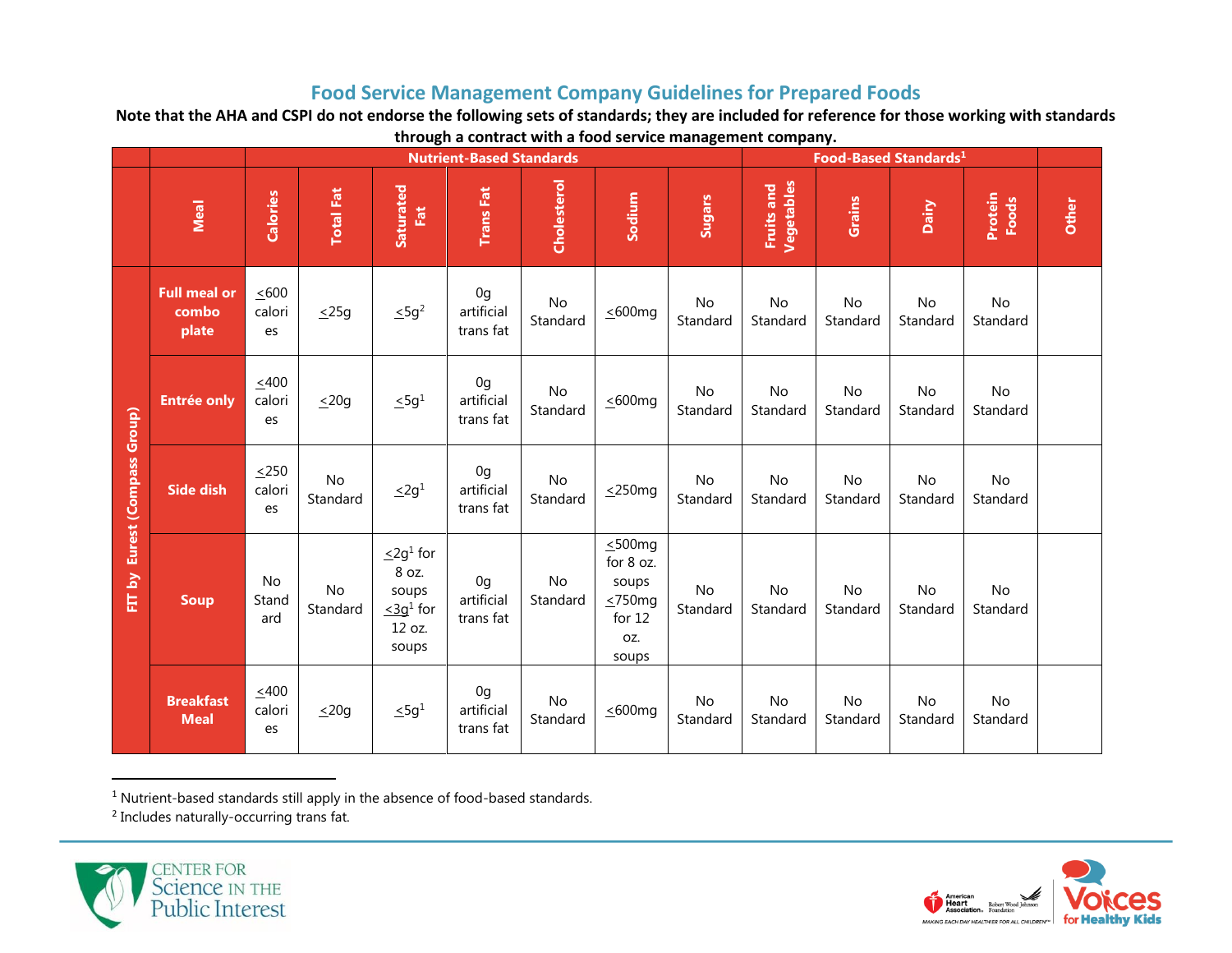|                                  |                                                          |                            |                  |                  | <b>Nutrient-Based Standards</b>           |                           |                | Food-Based Standards <sup>1</sup>                         |                          |                                                                                        |                           |                  |                                                                                |
|----------------------------------|----------------------------------------------------------|----------------------------|------------------|------------------|-------------------------------------------|---------------------------|----------------|-----------------------------------------------------------|--------------------------|----------------------------------------------------------------------------------------|---------------------------|------------------|--------------------------------------------------------------------------------|
|                                  | Meal                                                     | Calories                   | <b>Total Fat</b> | Saturated<br>Fat | <b>Trans Fat</b>                          | Cholesterol               | Sodium         | <b>Sugars</b>                                             | Vegetables<br>Fruits and | Grains                                                                                 | Dairy                     | Protein<br>Foods | Other                                                                          |
|                                  | <b>Breakfast</b><br>Grains,<br><b>bread and</b><br>sides | $\leq$ 250<br>calori<br>es | No<br>Standard   | $\leq 2g^1$      | 0 <sub>g</sub><br>artificial<br>trans fat | $\mathsf{No}$<br>Standard | No<br>Standard | $\leq 15g$                                                | No<br>Standard           | Must<br>have<br>whole<br>grain as<br>the first<br>grain<br>ingredie<br>nt by<br>weight | No<br>Standard            | No<br>Standard   |                                                                                |
| Eurest (Compass Group)<br>FIT by | <b>Snacks (per</b><br>package)                           | $\leq$ 250<br>calori<br>es | $\leq 10g$       | $\leq 3g^1$      | 0g                                        | $\mathsf{No}$<br>Standard | $\leq$ 230mg   | $\leq 20g$<br>(except<br>for<br>unsweet<br>ened<br>fruit) | No<br>Standard           | $\mathsf{No}$<br>Standard                                                              | $\mathsf{No}$<br>Standard | No<br>Standard   | Candy<br>and<br>candy-<br>coated<br>items<br>do not<br>meet<br>the<br>criteria |



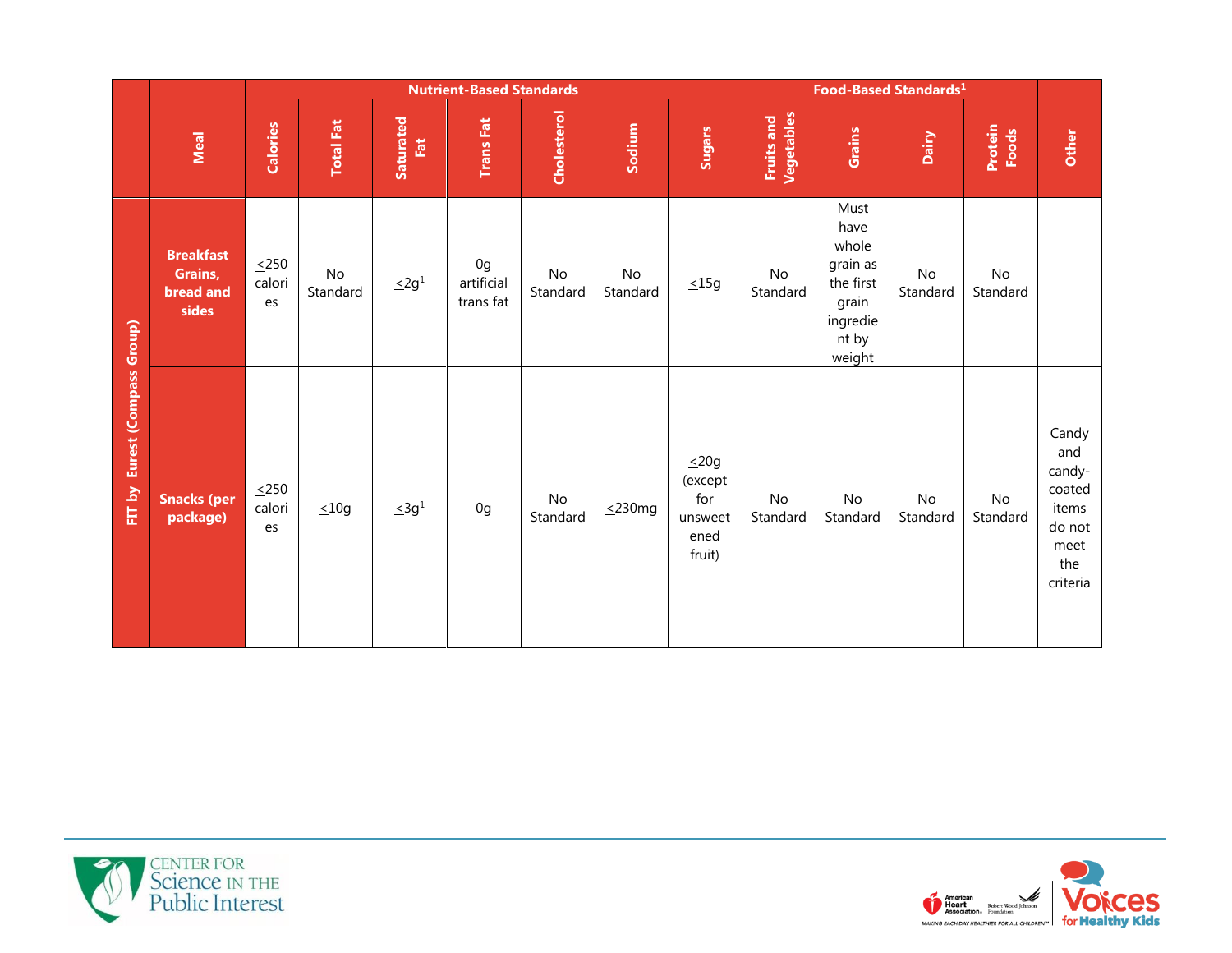|                   |                                              |                            |                                                    |                       | <b>Nutrient-Based Standards</b> |               |               | Food-Based Standards <sup>1</sup> |                                                                                   |                       |                       |                                                                |                    |
|-------------------|----------------------------------------------|----------------------------|----------------------------------------------------|-----------------------|---------------------------------|---------------|---------------|-----------------------------------|-----------------------------------------------------------------------------------|-----------------------|-----------------------|----------------------------------------------------------------|--------------------|
|                   | Meal                                         | <b>Calories</b>            | <b>Total Fat</b>                                   | Saturated<br>Fat      | <b>Trans Fat</b>                | Cholesterol   | Sodium        | <b>Sugars</b>                     | <b>Vegetables</b><br>Fruits and                                                   | Grains                | Dairy                 | Protein<br>Foods                                               | Other              |
|                   | Plates <sup>3</sup>                          | $\leq 600$<br>calori<br>es | ≤35% of<br>cal from<br>fat<br>(or<br>$\leq$ 15g)   | $\leq 10\%$ of<br>cal | Og trans<br>fat                 | $\leq 100$ mg | $\leq$ 800mg  | No<br>Standard                    | Must<br>contain<br>at least<br>one<br>serving $4$<br>of<br>vegetabl<br>e or fruit | No<br>Standard        | <b>No</b><br>Standard | Must<br>contain<br>at least<br>one<br>serving<br>of<br>protein | $\geq$ 3g<br>Fiber |
|                   | Entrees <sup>5</sup>                         | $\leq$ 550<br>calori<br>es | <35% of<br>cal from<br>fat<br>(or<br>$\leq$ 15g)   | $\leq 10\%$ of<br>cal | Og trans<br>fat                 | $\leq 100$ mg | $\leq 700$ mg | <b>No</b><br>Standard             | No<br>Standard                                                                    | <b>No</b><br>Standard | No<br>Standard        | <b>No</b><br>Standard                                          |                    |
| Mindful by Sodexo | <b>Sides</b>                                 | ~1225<br>calori<br>es      | $\leq$ 35% of<br>cal from<br>fat<br>(or $\leq$ 8g) | $<$ 10% of<br>cal     | Og trans<br>fat                 | $\leq$ 5mg    | $\leq$ 300mg  | No<br>Standard                    | No<br>Standard                                                                    | <b>No</b><br>Standard | No<br>Standard        | <b>No</b><br>Standard                                          |                    |
|                   | Soups (6<br><b>oz.)</b>                      | ~1225<br>calori<br>es      | ≤35% of<br>cal from<br>fat<br>(or $\leq$ 8g)       | $\leq 10\%$ of<br>cal | Og trans<br>fat                 | $\leq$ 25mg   | $\leq 700$ mg | No<br>Standard                    | <b>No</b><br>Standard                                                             | No<br>Standard        | No<br>Standard        | No<br>Standard                                                 |                    |
|                   | <b>Desserts &amp;</b><br>Snacks <sup>6</sup> | $\leq 200$<br>calori<br>es | ≤35% of<br>cal from<br>fat<br>(or $\leq$ 8g)       | $\leq 10\%$ of<br>cal | Og trans<br>fat                 | $\leq$ 20mg   | $\leq 300$ mg | <b>No</b><br>Standard             | <b>No</b><br>Standard                                                             | No<br>Standard        | No<br>Standard        | No<br>Standard                                                 | $\geq 3g$<br>Fiber |

<sup>&</sup>lt;sup>3</sup> Plates contain at least one serving of a protein, starch, and fruit or vegetable and refer to the whole plate.

 $6$  Desserts must meet all the criteria or four of the criteria and contain  $\leq$ 10% of the daily value for vitamin A, C, E, Iron, Calcium, or Protein





<sup>4</sup> Sodexo's Mindful Mix focusing on serving sizes that make ½ the plate fruits and vegetables, ¼ wholesome carbohydrates, and ¼ lean protein, and a small amount of healthy fat.

<sup>&</sup>lt;sup>5</sup> Entrées are one center-of-the plate option, which are available a la carte in cafés.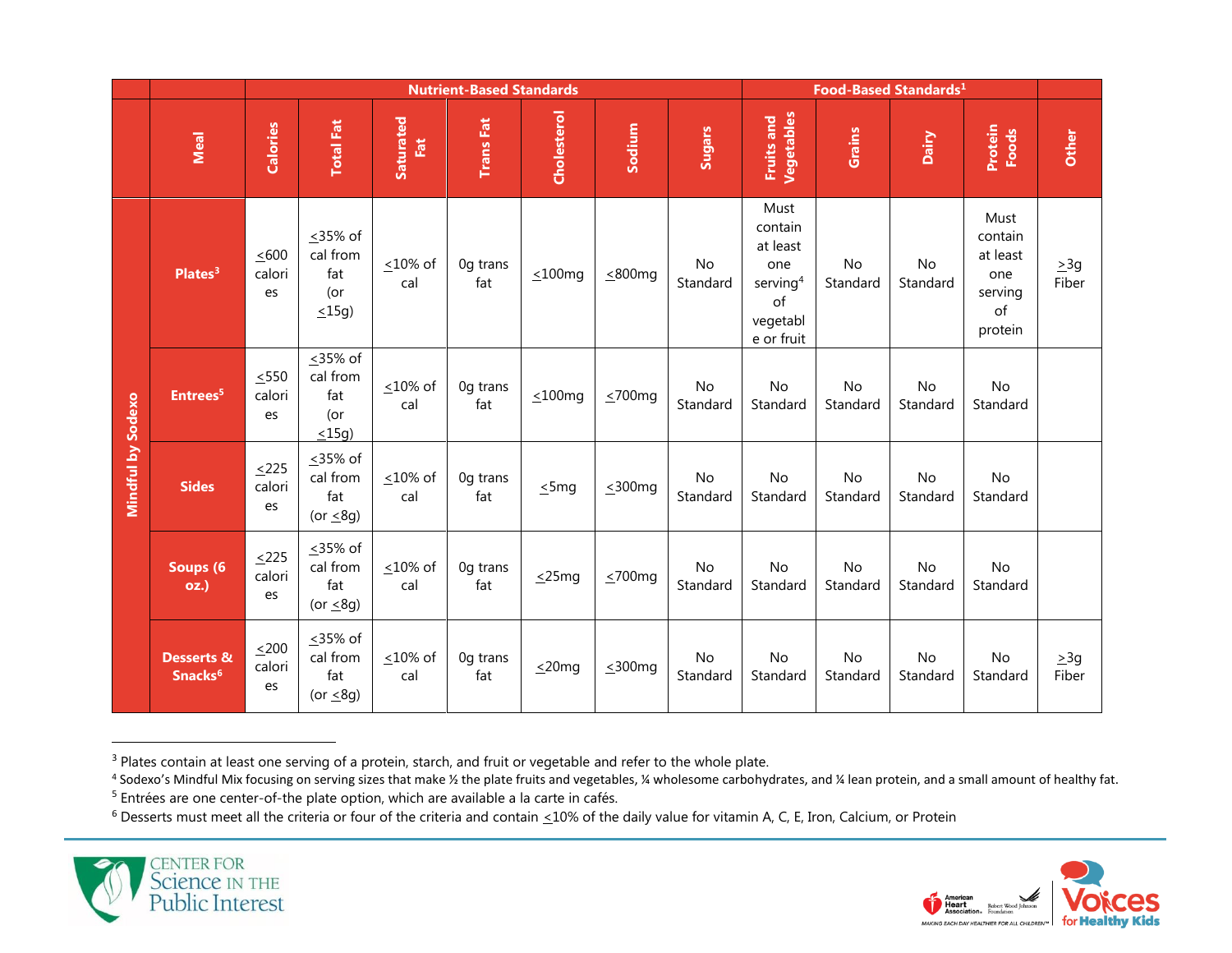# **Guidelines for Beverages**

|                                                                    | <b>Water</b>                                                                                                         | <b>Milk</b>                                                                                                                                        | <b>Juice</b>                                                                                                                                                                         | <b>Coffee and Tea</b>                                                                                               | <b>Other</b>                                                                                                                                                                                                                                 |
|--------------------------------------------------------------------|----------------------------------------------------------------------------------------------------------------------|----------------------------------------------------------------------------------------------------------------------------------------------------|--------------------------------------------------------------------------------------------------------------------------------------------------------------------------------------|---------------------------------------------------------------------------------------------------------------------|----------------------------------------------------------------------------------------------------------------------------------------------------------------------------------------------------------------------------------------------|
| Association<br>American<br>Heart                                   | Plain, sparkling,<br>and flavored<br>water with $\leq 10$<br>calories per label<br>serving                           | 1% fat or less milk<br>and permitted milk<br>alternatives $( \leq 130$<br>calories per 8 oz.)                                                      | 100% fruit or vegetable juice with no added<br>sweeteners or sugars and $\leq$ 120 calories per<br>8 oz. (preferred serving); 150 calories per 10<br>oz.; or 180 calories per 12 oz. | No Standard                                                                                                         | $\leq$ 10 calories per label serving                                                                                                                                                                                                         |
| <b>Meeting Toolkit</b><br><b>NANA Healthy</b>                      | Make water the<br>default beverage                                                                                   | Choose low- or<br>non-fat milk,<br>calcium and vitamin<br>D-fortified soymilk                                                                      | Serve 100% juice diluted with water                                                                                                                                                  | Offer low-or<br>non-fat milk with<br>coffee and tea<br>service in<br>addition to or in<br>place of half and<br>half | Standard: Beverages should contain<br><40 calories per container<br>Superior: Eliminate all sugar-<br>sweetened beverages (including<br>those with $\leq$ 40 calories per<br>container)                                                      |
| <b>Federal Facilities</b><br><b>Food Service</b><br>Guidelines for | Provide free<br>access to chilled.<br>potable water                                                                  | When milk and<br>fortified-soy<br>beverages are<br>available, offer low-<br>fat beverages with<br>no added sugars                                  | When juice is available, offer 100% juice<br>with no added sugars                                                                                                                    | No Standard                                                                                                         | At least 50% of beverage options<br>must contain <40 calories per 8 oz.<br>(excluding 100% fruit juice and<br>unsweetened fat-free or 1% milk)<br>Innovative: at least 75% of available<br>beverage options meet criteria<br>described above |
| Care Food Program<br><b>Child and Adult</b>                        | Potable drinking<br>water should be<br>offered to<br>children<br>throughout the<br>day and available<br>upon request | As part of a<br>reimbursable meal,<br>8 fluid ounces of<br>low-fat (unflavored)<br>or nonfat<br>(unflavored or<br>flavored) milk must<br>be served | 100% fruit or vegetable juice may be served<br>as the fruit or vegetable component once<br>per day                                                                                   | No Standard                                                                                                         | Avoid serving sugar-sweetened<br>beverages (additional beverages<br>served are not reimbursable)                                                                                                                                             |